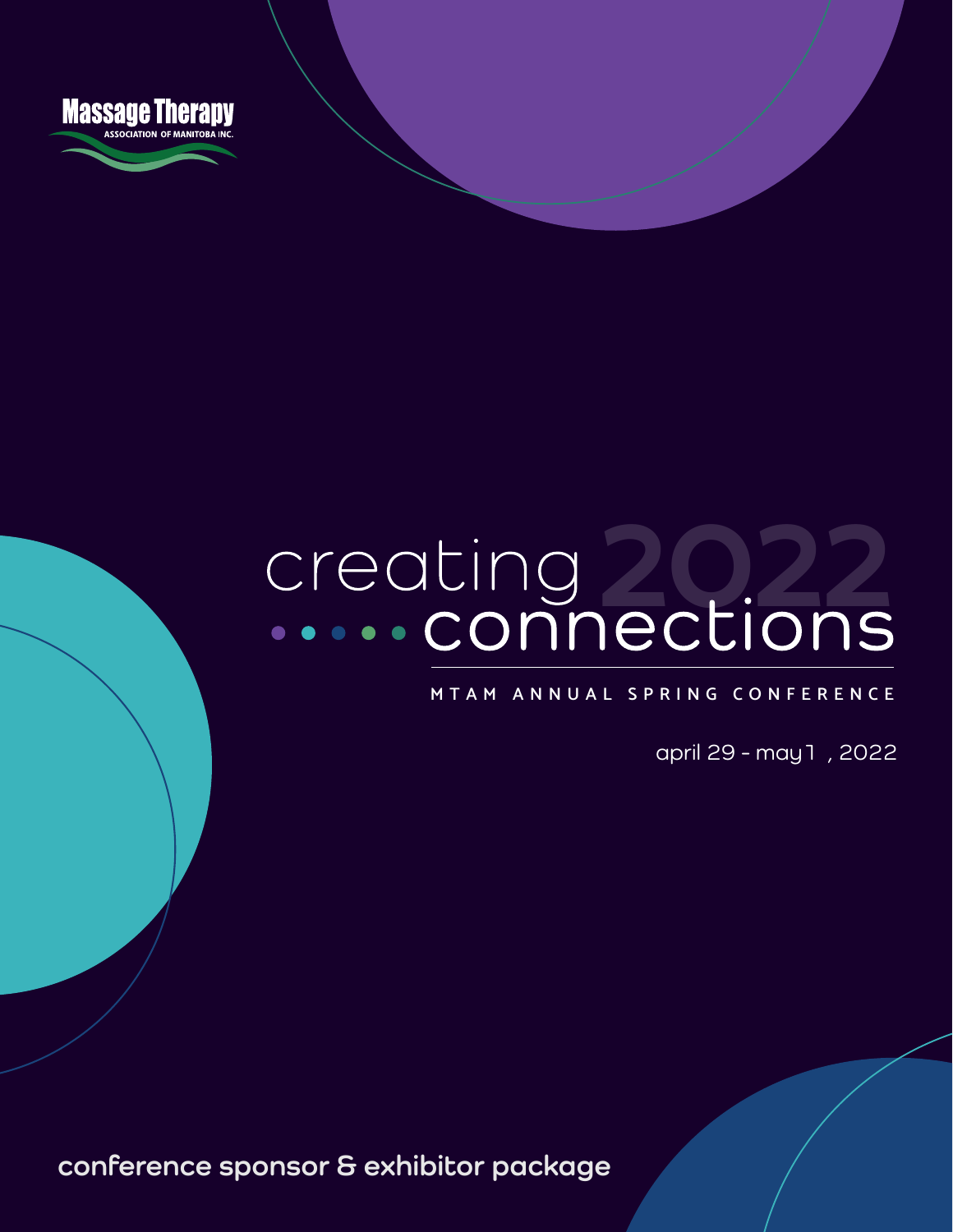# **conference details**

Be part of our annual Spring Conference as an exhibitor or exclusive sponsor. Don't miss out on this exciting opportunity to connect with hundreds of RMTs in Manitoba!

### **conference details**

Our conference is based on the concept of creating connections and bringing people together to learn and network. This hybrid event will be held over 3 days from April 29-May 1, followed by a virtual AGM on May 2nd.

On April 29-30, the live exhibition and in-person live courses will be hosted at the Norwood Inn with additional courses to be held in the nearby MTAM Education Centre. May 1st will consist of a full day of online education with virtual exhibition using the Eventmobi App and Zoom.

Conference information is available and updated regularly on our conference website, **www.mtamconference.com**.

#### **general information**

- **• In-person Exhibition** Each Single Booth is equipped with a 6' or 8' foot table and 2 chairs. For the duration of the weekend, exhibit booths should remain open and staffed until closing time each day and all tables, chairs, etc., left onsite. Please refer to the exhibitor guidelines for full details.
- **• Virtual Exhibition** Sponsors and exhibitors will be asked to provide digital content and links to upload into the Eventmobi App.

#### **add-ons & marketing opportunities**

- Additional social media boosts <sup>\$</sup>25.00 each
- 1-month advertisement on the MTAM Business Ad page \$95.00
- 1-month banner advertisement on the MTAM homepage <sup>\$</sup>499.00

## **exhibition timeline**

#### **friday setup**

9:00 a.m. to Noon

#### **friday exhibition hours**

Noon to 7:30 p.m.

#### **saturday exhibition hours**

10:00 a.m. to 4:00 p.m. Saturday take down 4:00 to 4:30 p.m.

NOTE: Due to the nature of the event, times are subject to change. In the event an in-person exhibition is not possible, exhibitors and sponsors will be offered an equivalent virtual exhibition opportunity and/or other marketing options. Any changes will be communicated to you as soon as possible.

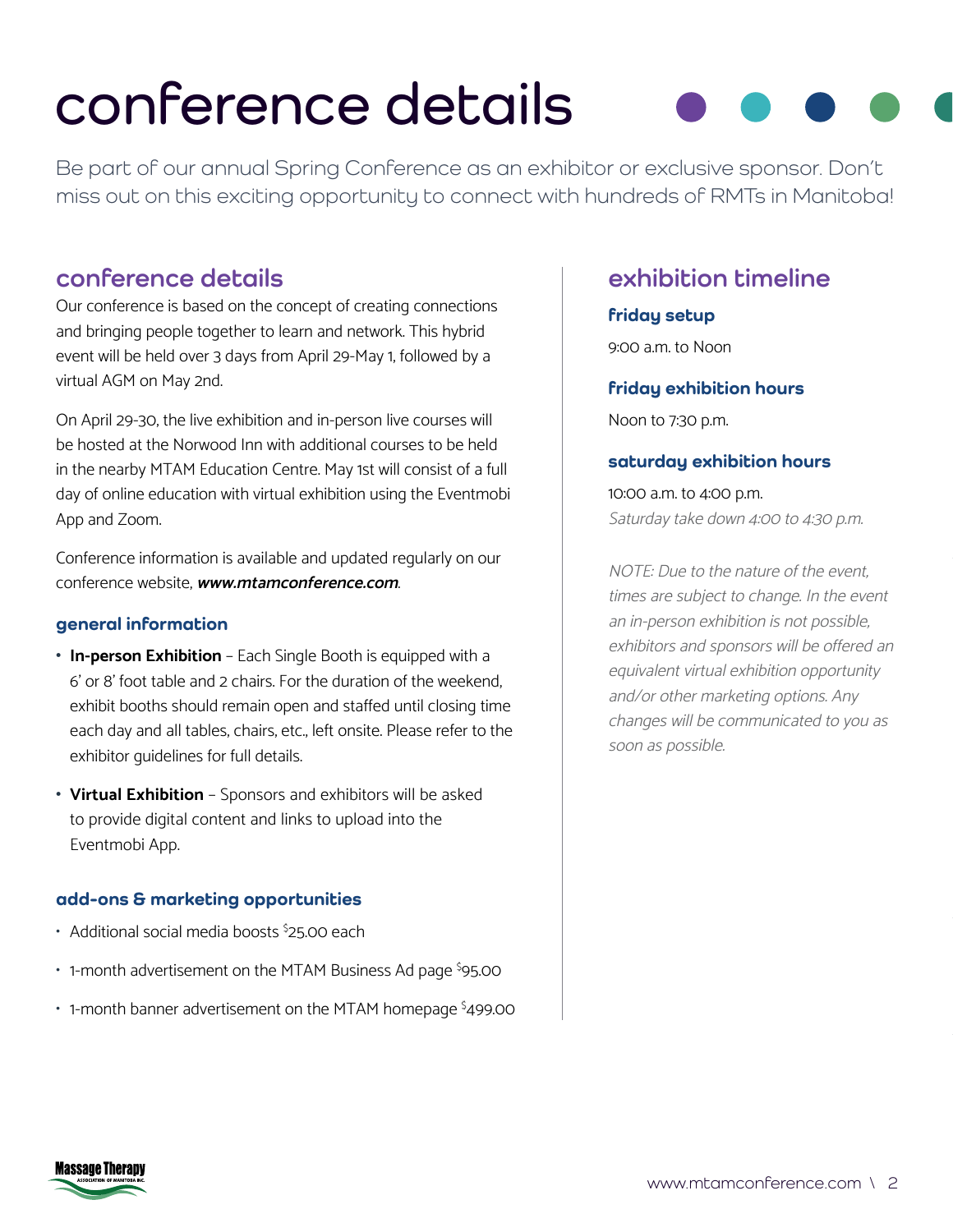# **sponsorship options**

Gain maximum exposure with our exclusive sponsorship packages, featuring prominent logo and link placement on the conference website or contact us to build your own custom sponsorship.

### **exclusive sponsorships**

Only a single sponsor is permitted in each category unless otherwise specified. Sponsorships must be booked by March 18, 2022, to ensure adequate time to produce marketing material. The sooner you sponsor, the sooner your company logo will begin appearing on all applicable conference marketing. Please refer to the sponsorship/exhibitor chart for the list of inclusions in each sponsorship.

#### **Diamond** - AGM Sponsor (Exclusive)

This is our top-level sponsorship and includes sponsorship of our Annual General Meeting webinar which is attended by over 200 members and provides maximum exposure for your company. The Diamond Sponsor also receives a single booth in our 2-day trade show, opportunity to send a message to our members at the beginning of the AGM (live or video recording), and promotion on the MTAM Conference website, MTAM website, MTAM e-newsletter, and social media.

#### Gold - Sip n' Shop Sponsor (Exclusive)

The Sip n Shop is our Friday night reception and gives members a chance to visit with sponsors and exhibitors, connect with colleagues and have a drink and a few appetizers. The reception is another favourite moment for conference attendees and gives sponsors and exhibitors valuable contact with a high volume of attendees. This sponsorship includes a single booth in our 2-day trade show, and promotion on the MTAM Conference website, MTAM website, MTAM e-newsletter, and social media.

#### Gold - Tote Bag Sponsor (Exclusive)

Place your branded tote bag in the hands of all conference participants. This re-useable tote bag is used by participants throughout the weekend and beyond giving lasting recognition well after the conference has ended. The tote bag is a favourite souvenir of conference attendees. A full range of digital promotion opportunities are included. Price includes a single colour logo. If you would like your logo to appear in more than one colour the price will increase accordingly.

#### **Silver** - Education Sponsor (8 Available)

#### \$399 / See chart for full sponsorship benefits

\$149 / See chart for full sponsorship benefits

Have your company logo displayed front and centre as participants enter in-person or virtual classrooms. This sponsorship also includes a prominent logo and link on the conference website and promotion on MTAM's social media pages.

#### **Supporter** (Multiple Available)

Supporters receive a logo and link on the conference app and MTAM e-newsletter, promotion on MTAM social media pages, and are included in all group sponsor promotions.

# Massage Therapy

#### www.mtamconference.com \ 3

#### \$599 / See chart for full sponsorship benefits

#### \$599 / See chart for full sponsorship benefits

\$799 / See chart for full sponsorship benefits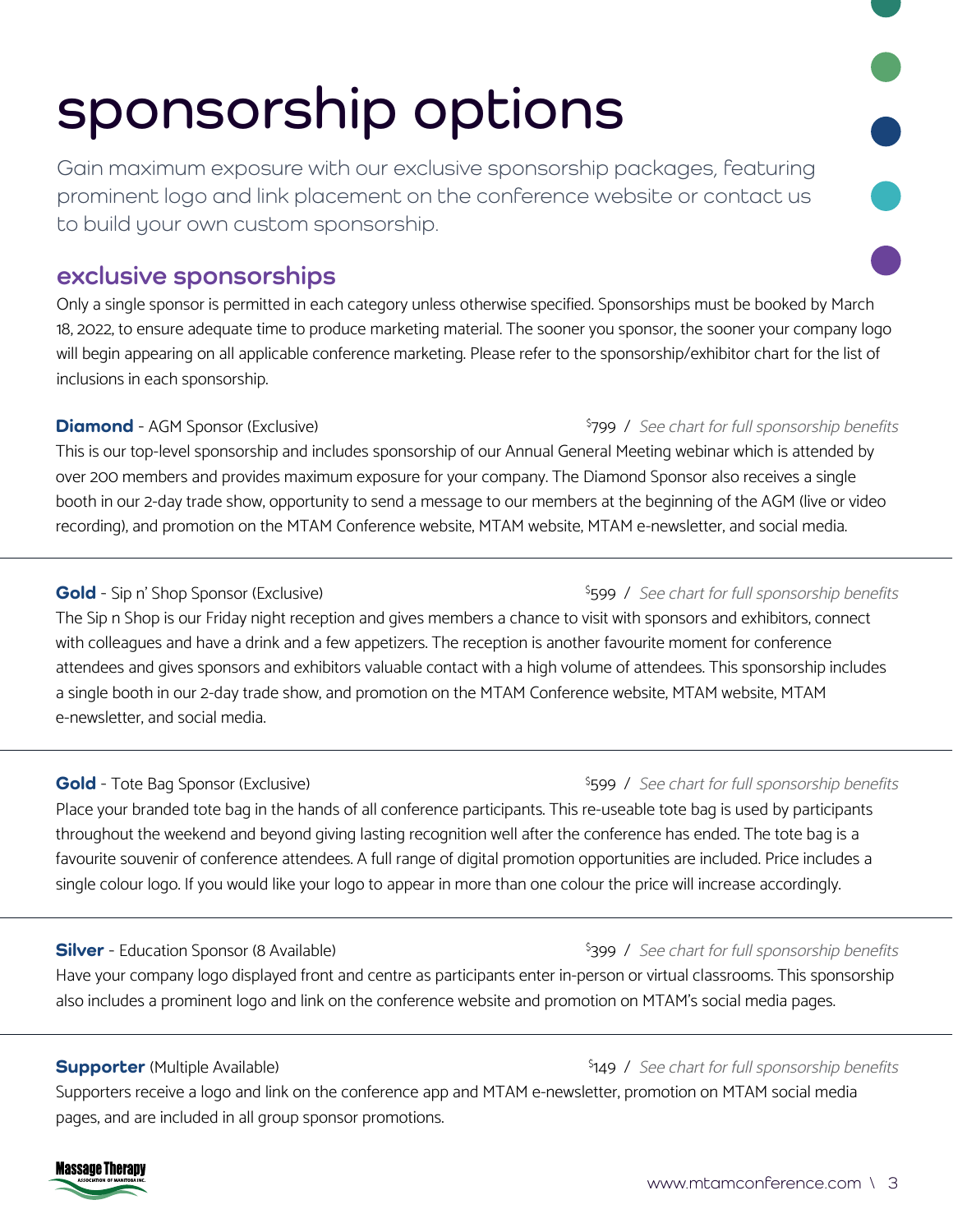| sponsorship<br>benefits                                                                                                                                                                                                                                                                                                                                                                              | NDA - bnomoiC | Sip n Shop<br>$\mathbf{I}$<br>Gold | Bag<br>$-$ Tote $\overline{ }$<br>Gold | Silver - Education | Supporter |  |
|------------------------------------------------------------------------------------------------------------------------------------------------------------------------------------------------------------------------------------------------------------------------------------------------------------------------------------------------------------------------------------------------------|---------------|------------------------------------|----------------------------------------|--------------------|-----------|--|
|                                                                                                                                                                                                                                                                                                                                                                                                      | 5799          | \$599                              | \$599                                  | \$399              | \$149     |  |
| AGM sponsorship recognition                                                                                                                                                                                                                                                                                                                                                                          | ✔             |                                    |                                        |                    |           |  |
| Prominent logo & link on the conference website                                                                                                                                                                                                                                                                                                                                                      |               |                                    |                                        |                    |           |  |
| One (1) month banner advertising on MTAM website homepage<br>A \$500 value! Our homepage has 28,000+ visits per year (2021 Analytics)                                                                                                                                                                                                                                                                | ✔             |                                    |                                        |                    |           |  |
| Full weekend single booth (in-person exhibition)                                                                                                                                                                                                                                                                                                                                                     | ✔             | ✔                                  |                                        |                    |           |  |
| Prominent signage at Sip n' Shop reception                                                                                                                                                                                                                                                                                                                                                           |               |                                    |                                        |                    |           |  |
| Course sponsor recognition at in-person courses                                                                                                                                                                                                                                                                                                                                                      |               |                                    |                                        |                    |           |  |
| Company logo and link on the conference website                                                                                                                                                                                                                                                                                                                                                      |               |                                    |                                        |                    |           |  |
| Prominent placement of 8"wide x 4"high single colour logo on tote bag                                                                                                                                                                                                                                                                                                                                |               |                                    |                                        |                    |           |  |
| Promotional item/flyer inserted into participant tote bag (optional)                                                                                                                                                                                                                                                                                                                                 | $\checkmark$  |                                    |                                        |                    |           |  |
| Social media shout-outs - Instagram and Facebook                                                                                                                                                                                                                                                                                                                                                     |               |                                    |                                        |                    |           |  |
| Logo and link recognition in MTAM In-Touch newsletter (up to 4 months)<br>As soon as sponsorship is finalized and for 1 month after the event.                                                                                                                                                                                                                                                       |               |                                    |                                        |                    |           |  |
| Webinar Day - Eventmobi Options                                                                                                                                                                                                                                                                                                                                                                      |               |                                    |                                        |                    |           |  |
| Logo & link on the Eventmobi app                                                                                                                                                                                                                                                                                                                                                                     |               |                                    |                                        |                    |           |  |
| Virtual Booth<br>This is a dedicated, highly engaging space for sponsors to post logo, links to resources, website and<br>social media links, a section for sponsor representative information and more!                                                                                                                                                                                             |               |                                    |                                        |                    |           |  |
| Rotating banner ads in Eventmobi App/platform<br>Banner ads in the app being seen consistently. Brand awareness at it's best.                                                                                                                                                                                                                                                                        |               |                                    |                                        |                    |           |  |
| Pre-recorded on-demand presentation/embedded videos/webinars<br>For on-demand playback by participants accessible before, during and after the conference. A<br>dedicated area for all on-demand content will be highlighted in the app. NOTE If needed, we can help<br>by creating a Zoom presentation room for you to record if you do not have your own presentation/<br>webinar/video available. |               |                                    |                                        |                    |           |  |
| Sponsor ribbon highlight on Sponsor Listing page<br>An added touch of attention on your listing to help it rise above the rest.                                                                                                                                                                                                                                                                      |               |                                    |                                        |                    |           |  |
| Webinar sponsor recognition<br>Sponsorship recognition at webinar events including a pre and post stream image.                                                                                                                                                                                                                                                                                      |               |                                    |                                        |                    |           |  |
| Gamification points (traffic/engagement)<br>We will have a point-scoring competition for all attendees to further engage and encourage participation.<br>They will be able to score points by visiting your booth, meeting you, or a similar outreach.                                                                                                                                               |               |                                    |                                        |                    |           |  |
| In-App notifications<br>With special Gamification code sent to all attendees with sponsor logos and links.                                                                                                                                                                                                                                                                                           |               |                                    |                                        |                    |           |  |
| Virtual gift bag item (optional)<br>Sent at the end of the event to all participants who attend. Can be a deal or an exclusive code to<br>attend a future presentation.                                                                                                                                                                                                                              |               |                                    |                                        |                    |           |  |

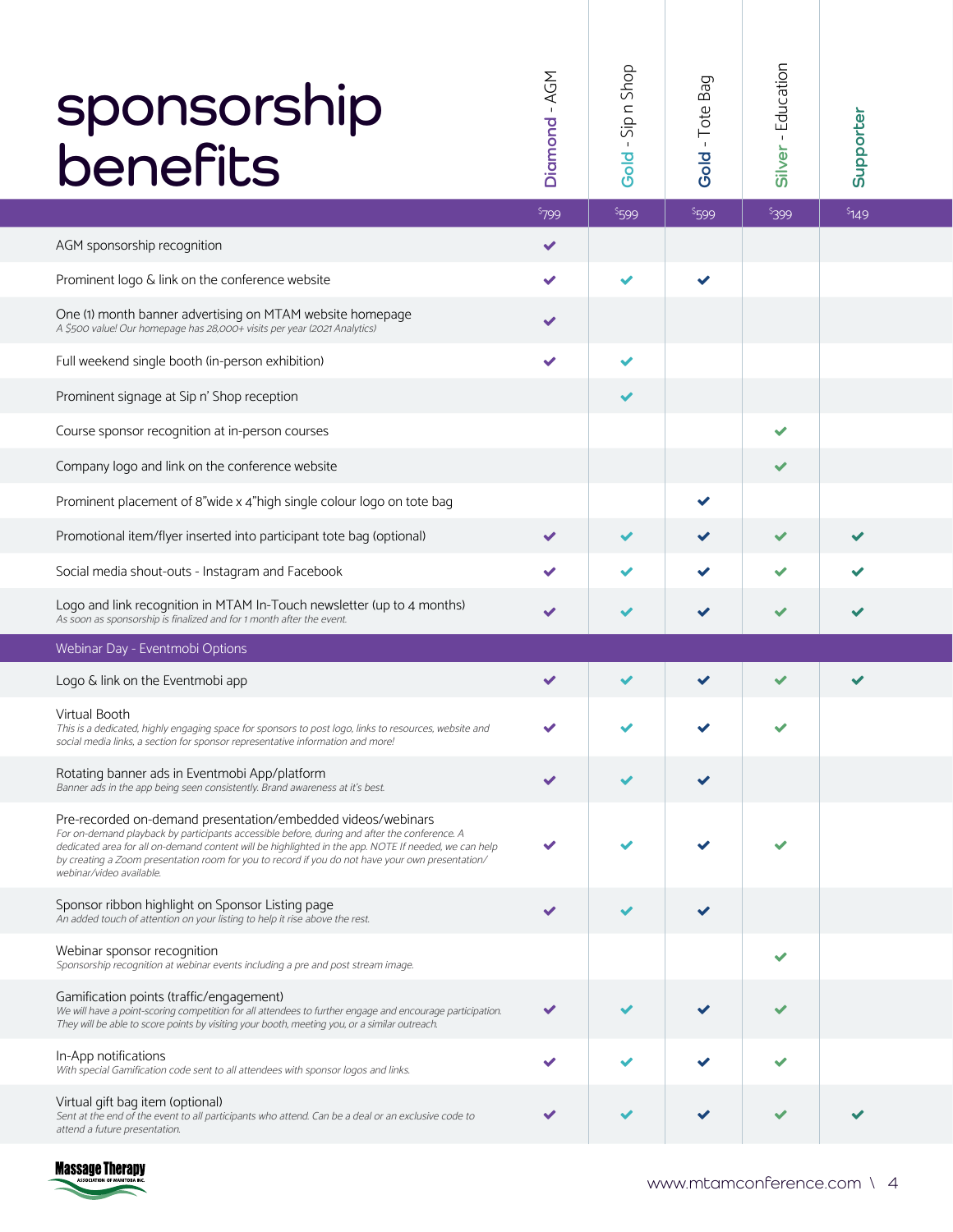# **exhibitor options**

Did you know? Many of our sponsorships come with a full-weekend booth!

### **exhibitor benefits**

#### **In-person Exhibition at the Norwood Inn**

Each single booth includes:

• A 6' or 8' draped table

- Shared wifi
- Chairs
- - Access to electricity
- ID badges

#### **we encourage creativity!**

Creativity is encouraged in creating an engaging space for participants to interact with your company and representatives. Examples are: prize wheel, interactive games, interesting displays

# **exhibitor packages Single Double** (Ltd. Numbers) **Triple** (Ltd. Numbers)

| puunguu                | <b>Single</b> | Double (Ltd. Numbers) | Triple (Ltd. Numbers) |
|------------------------|---------------|-----------------------|-----------------------|
| Early Bird Price       | 5299          | 5399                  | 5499                  |
| Regular Price          | \$399         | \$499                 | \$599                 |
| Draped Table per Space |               | 2                     | 3                     |
| Folding Chairs         | 2             | 3                     | $\overline{4}$        |
| # ID Badges Included   | 2             | 3                     | 4                     |

Add-ons include additional social media boosts digital advertising. Cost details on commitment forms.

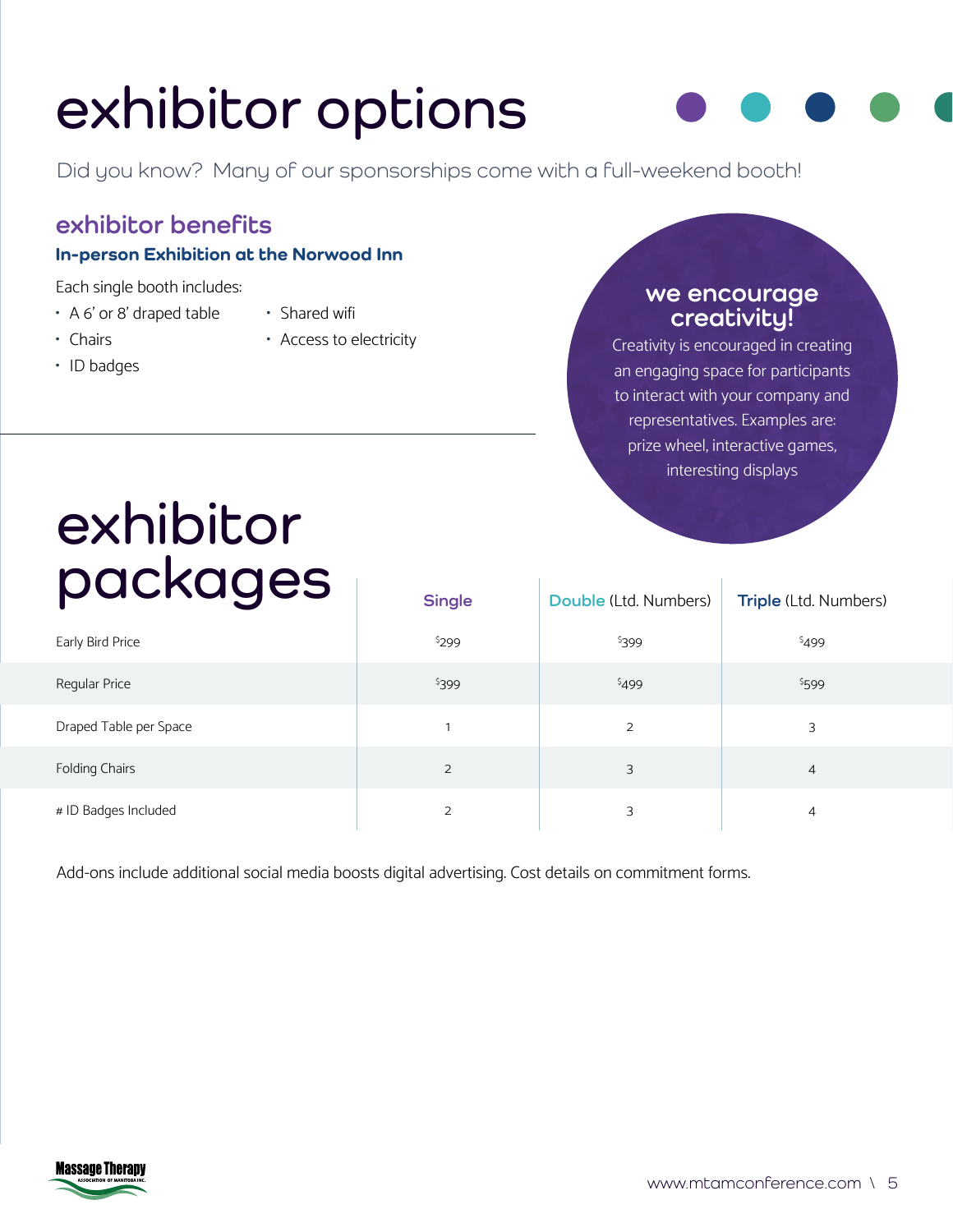# **exhibitor guidelines**

### **exhibitor guidelines**

To ensure a successful experience for everyone, the MTAM Conference Committee and MTAM staff provides exhibitors with a list of guidelines. As an exhibitor, you should understand and agree that MTAM Conference Exhibition Rules and Regulations are an integral and binding part of the show and your contract.

#### **mandatory exhibition hours**

The Conference Committee has built the Exhibition hours to coincide with workshops and courses for you to maximize your time as an exhibitor.

As we would like to ensure all our participants are given an opportunity to visit all of the exhibitors, we have created mandatory hours. Exhibitors leaving early or not attending one day will not be invited back to the 2023 Conference.

#### **rules**

- MTAM reserves the right to accept or reject at its sole discretion any application to exhibit, and to determine the eligibility of any proposed exhibit.
- As a sponsor; involvement at an event or any association with the Massage Therapy Association of Manitoba does not represent endorsement of the product or service.
- Organizations invited to participate in the Massage Therapy Association of Manitoba's sponsorship program are recognized as being responsible to promote their products or services with no false, misleading, or exaggerated claims.
- These products or services must not be in conflict with the purpose and goals of the Association.
- MTAM will not monitor the activities of a sponsor, but will examine concerns raised by the membership and take appropriate action if required.
- MTAM or MTAM Conference logo cannot be used in association with any product or service promoted by a sponsor, but a current approved affiliation may be referenced (e.g. Proud Sponsor of the MTAM 2022 Conference).
- Please be mindful of our members with disabilities. Each exhibitor shall ensure that their booth is accessible and meets the communication needs of our members.

#### **booth sharing**

There will be no subletting or sharing of booth space by more than one company without prior agreement with Conference management.

#### **prize donations**

To contribute to the success of our show, we ask all exhibitors to donate a prize to raffle as a door prize, and any other prize that we could use as a Grand Prize would be appreciated. It's your opportunity to support your customers.

#### **schedule**

#### **friday**

| saturday |  |
|----------|--|
|          |  |
|          |  |